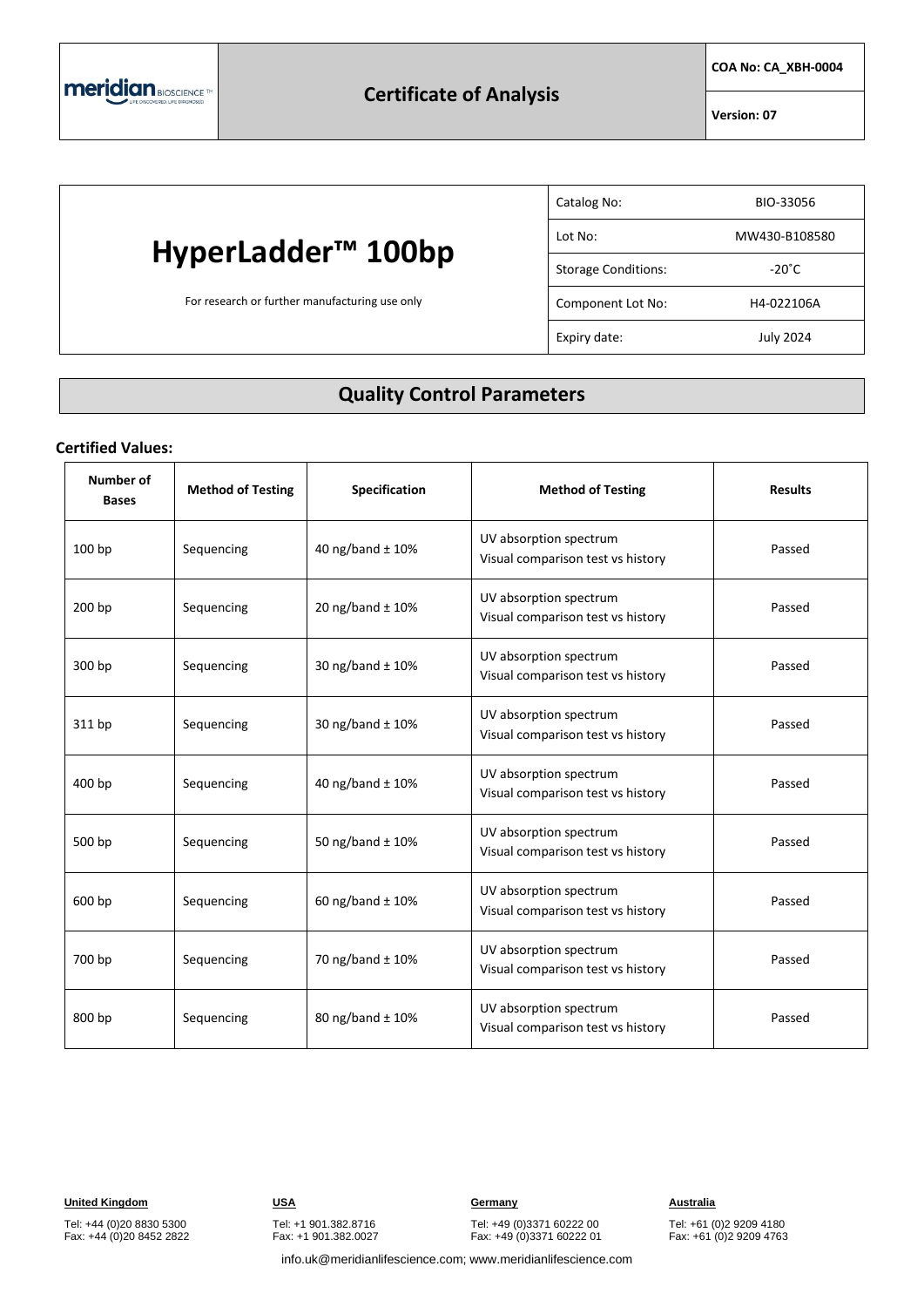

#### **Certificate of Analysis**

**COA No: CA\_XBH-0004**

**Version: 07**

| 900 bp  | Sequencing | 90 ng/band $\pm$ 10%  | UV absorption spectrum<br>Visual comparison test vs history | Passed |
|---------|------------|-----------------------|-------------------------------------------------------------|--------|
| 1013 bp | Sequencing | 100 ng/band $\pm$ 10% | UV absorption spectrum<br>Visual comparison test vs history | Passed |

Note: The values given relate to individual bands. Following the combination of all bands in one solution, the Ladder may be used for approximating the mass of DNA.

QA / QC Representative:  $\sqrt{2}$  Alberta Newton Date: 16<sup>th</sup> June 2022

**United Kingdom USA Germany Australia**

Tel: +44 (0)20 8830 5300 Fax: +44 (0)20 8452 2822 Tel: +1 901.382.8716 Fax: +1 901.382.0027

Tel: +49 (0)3371 60222 00 Fax: +49 (0)3371 60222 01

Tel: +61 (0)2 9209 4180 Fax: +61 (0)2 9209 4763